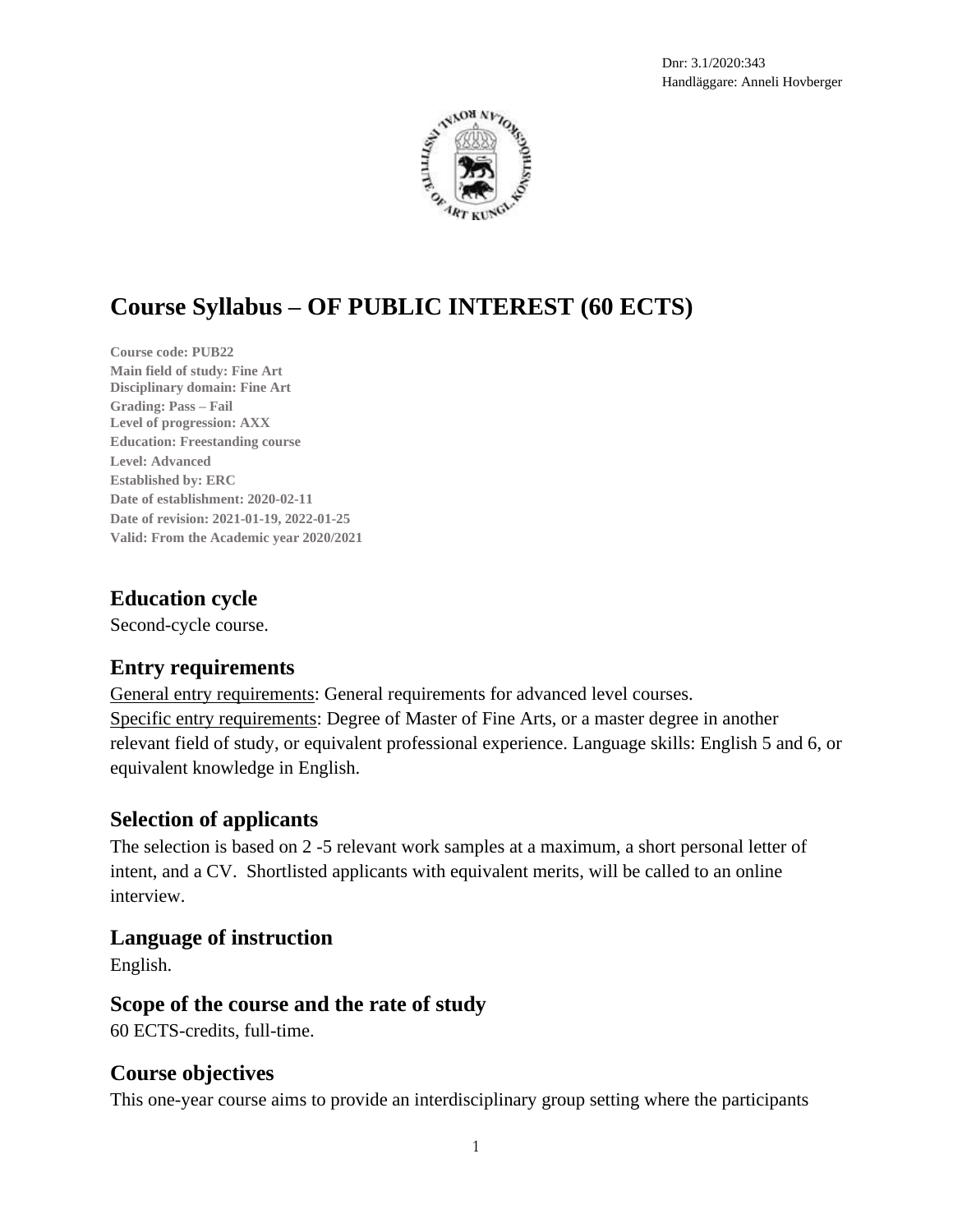work with real projects and together identify and develop methods and ways to perform artistic values and criticality when faced with the complex task of working in the space called public.

### **Learning outcomes**

After module 1, *Of Public Interest A* (30 ECTS), the student is expected to:

- show an understanding of the languages and methods which are used by the different actors working within the field of art and architecture.
- show an understanding of the different languages and processes which appear in crossdisciplinary collaborations.
- navigate and negotiate new and existing ways, methods and languages to create artistic values in the complex structures working within the public sphere.

After module 2, *Of Public Interest B* (30 ECTS), the student is expected to:

- show an ability to work with artistic values in a shared dialogue, and in cross-disciplinary collaborations.
- present a project which involves the complex structures of the public sphere.

# **Course content**

This one-year course brings together an interdisciplinary group of professional practitioners who explore and make projects in the area in between art and architecture in the space called public – a space filled with various regulations, public policies, contradicting goals, attitudes and aesthetics. As the group works with new projects, the group identifies and discusses different languages, tools and artistic methods which could allow practitioners to influence the development of a project in the beginning, middle and end stages, including formulating an agenda and asserting critical questions.

In addition to actual projects, the course is structured around seminars, group discussions and engages with the participants' individual practices.

In the first term, the students participate collaboratively in interdisciplinary groups and develop new projects. From various disciplines and perspectives, the course offers external collaborators within the fields of art and architecture, who are interested in exploring the possibility of developing collaborations and realizing actual projects. The second term is based on the students' developed projects.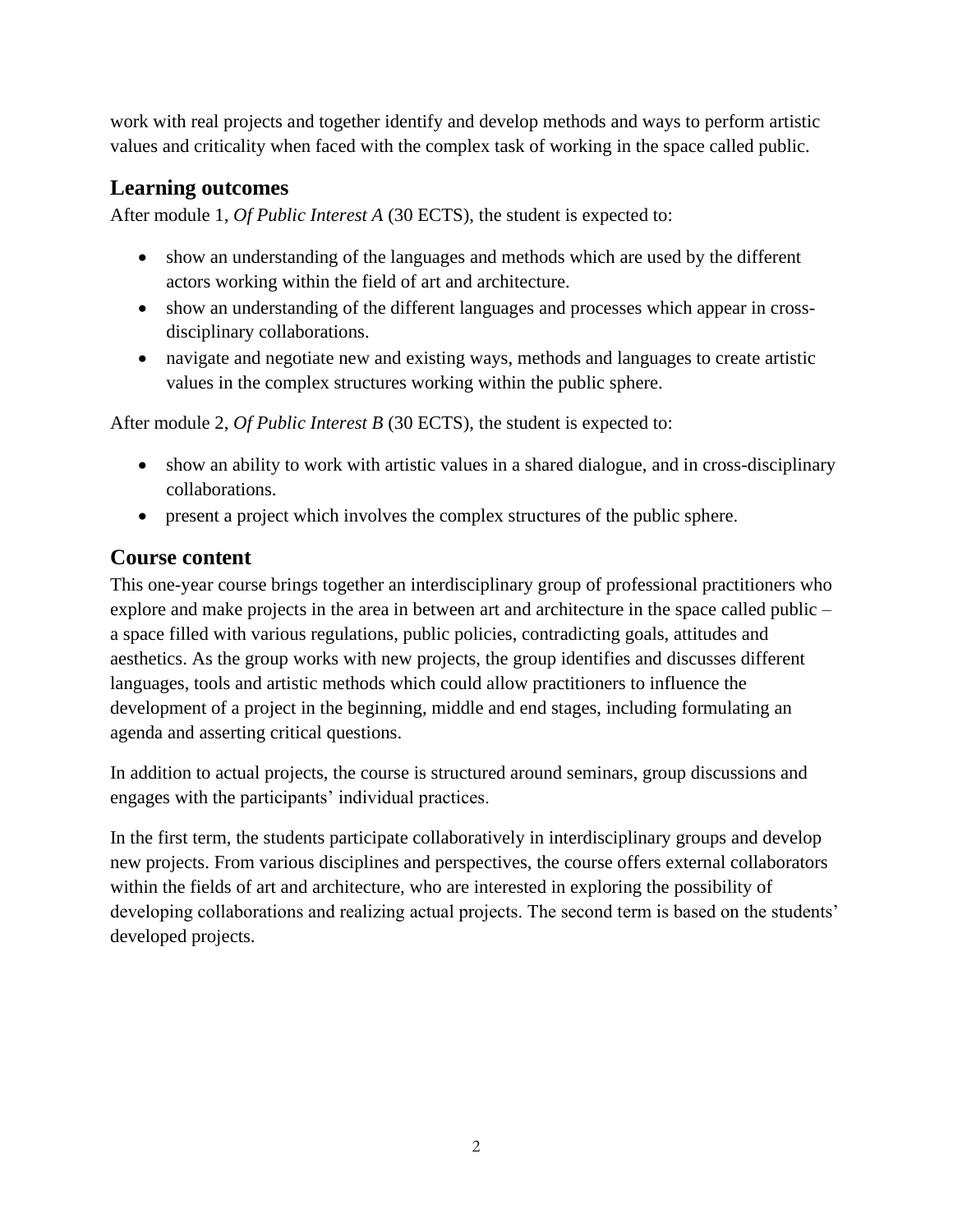### **Forms of teaching**

The course teaching is conducted in study periods of 5–7 days per month. In between seminars, lectures and group discussions, the students develop their work in accordance with the learning outcomes.

- Interdisciplinary group projects
- Individual projects
- Supervised individual and group sessions
- Seminars
- Lectures
- Study visits and field trips
- Group critique

The one-year course is divided into two full-time modules: Course module 1: *Of Public Interest A*, 30 ECTS-credits. Course module 2: *Of Public Interest B*, 30 ECTS-credits.

### **Assessment**

The first module of the course is examined through mandatory active participation in the group work and mandatory seminars. The student is expected to discuss the course content as specified in the learning outcomes.

The second module is examined at the end of the academic year with presentations and group critique of the work produced throughout the course.

# **Examiner**

The examiner is appointed by the Department Board for Research and Further Education in Architecture and Fine Art.

### **Course requirements**

Active participation in the course projects is required throughout the course, as well as a minimum of 75 per cent attendance of the scheduled teaching. If the attendance required is not fulfilled a supplementary task will be assigned. A further requirement is a presentation of the work produced throughout the one-year course.

# **Grading criteria**

PASS – The student has met the stated learning outcomes. FAIL – The student has not met the stated learning outcomes.

### **Study resources**

There is no mandatory course literature, but a list of extended readings is presented.